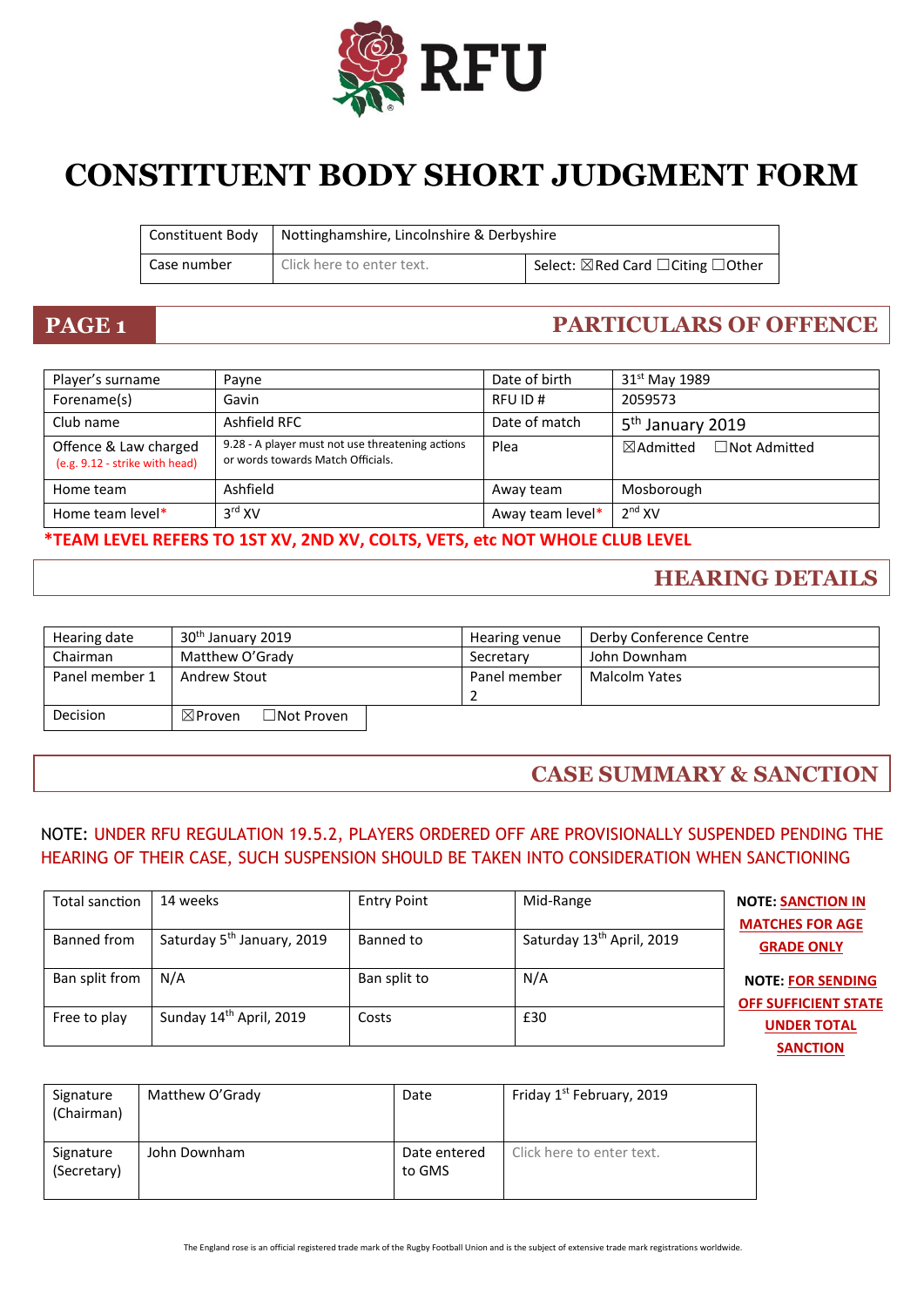$\boxtimes$ Intentional/deliberate 19.11.8(a)  $\Box$ Reckless 19.11.8(b) PLEASE TICK APPROPRIATE BOX:

| Gravity of player's actions 19.11.8(c)                                                                                           |                    | Nature of actions 19.11.8(d)                                    |                                                              |  |
|----------------------------------------------------------------------------------------------------------------------------------|--------------------|-----------------------------------------------------------------|--------------------------------------------------------------|--|
| Offences against Match Officials are serious. The Player made a                                                                  |                    | The Referee's report: "After a player to player altercation the |                                                              |  |
| threat of physical violence against the Referee. The Player got                                                                  |                    | player was irate and stated he would hit another player (for    |                                                              |  |
| into the Referee's personal space to make his threat. This                                                                       |                    | unseen offence). As the player was walking past me, he          |                                                              |  |
| aggravated the overall seriousness of the threat of physical                                                                     |                    | began to approach me and repeated the threat as a               |                                                              |  |
| violence. There was a single, rather than repeated, threat of                                                                    |                    | statement, he then continued to approach me and stated "if      |                                                              |  |
| physical violence. This was a brief, but nonetheless threatening                                                                 |                    | he does that again and you don't deal with it, ill (sic) deal   |                                                              |  |
| and intimidating incident. The Player delivered the threat by                                                                    |                    |                                                                 | with it and then put my fist through your face". The player  |  |
| shouting. The Player was close enough that the Referee felt the                                                                  |                    | had walked from around 10m away from me to within 1m            |                                                              |  |
| Player's saliva when he shouted at him.                                                                                          |                    | and shouted aggressively in my face."                           |                                                              |  |
| Existence of provocation 19.11.8(e)                                                                                              |                    | Whether player retaliated 19.11.8(f)                            |                                                              |  |
| There was some form of altercation preceding the threatening                                                                     |                    | Addressed under 19.11.8(e).                                     |                                                              |  |
| behaviour, but nothing that could excuse or justify the Player's                                                                 |                    |                                                                 |                                                              |  |
| actions towards the Referee.                                                                                                     |                    |                                                                 |                                                              |  |
|                                                                                                                                  |                    |                                                                 |                                                              |  |
|                                                                                                                                  |                    |                                                                 |                                                              |  |
| Self-defence 19.11.8(g)                                                                                                          |                    | Effect on victim 19.11.8(h)                                     |                                                              |  |
|                                                                                                                                  |                    |                                                                 |                                                              |  |
| N/A                                                                                                                              |                    |                                                                 | This was a threating and intimidating event. The Referee was |  |
|                                                                                                                                  |                    |                                                                 | alone with no team mate or colleagues to assist him or       |  |
|                                                                                                                                  |                    |                                                                 | provide moral support. Referees are inherently more          |  |
|                                                                                                                                  |                    | vulnerable than other game participants.                        |                                                              |  |
|                                                                                                                                  |                    |                                                                 |                                                              |  |
| Effect on match 19.11.8(i)                                                                                                       |                    | Vulnerability of victim 19.11.8(j)                              |                                                              |  |
| The incident occurred in the 78 <sup>th</sup> minute and it was paused whilst                                                    |                    | See 19.11.8(h).                                                 |                                                              |  |
| this incident took place. The Player admitted he had to be held                                                                  |                    |                                                                 |                                                              |  |
| back by his team mates.                                                                                                          |                    |                                                                 |                                                              |  |
|                                                                                                                                  |                    |                                                                 |                                                              |  |
|                                                                                                                                  |                    |                                                                 |                                                              |  |
| Level of participation/premeditation 19.11.8(k)                                                                                  |                    | Conduct completed/attempted 19.11.8(L)                          |                                                              |  |
| The Player moved from 10m from the Referee to being within his                                                                   |                    | Completed.                                                      |                                                              |  |
| immediate personal space. The Players had time to reflect and                                                                    |                    |                                                                 |                                                              |  |
| make a different choice.                                                                                                         |                    |                                                                 |                                                              |  |
|                                                                                                                                  |                    |                                                                 |                                                              |  |
|                                                                                                                                  |                    |                                                                 |                                                              |  |
|                                                                                                                                  |                    |                                                                 |                                                              |  |
| Other features of player's conduct 19.11.8(m)                                                                                    |                    |                                                                 |                                                              |  |
| The Player was of one three players from the same club directing abuse at the Referee. The group element of the offending made   |                    |                                                                 |                                                              |  |
| it more serious in the Panel's view given the cumulative intimidating effect there will have been upon the Referee compared to a |                    |                                                                 |                                                              |  |
| single act by a single individual.                                                                                               |                    |                                                                 |                                                              |  |
|                                                                                                                                  | Mid-Range 24 weeks |                                                                 |                                                              |  |
| Entry point number<br>Top end*<br>Enter here                                                                                     |                    |                                                                 | Low End<br>Enter here                                        |  |
| NOTE: STATE NUMBER OF WEEKS OR MATCHES ENTRY POINT FOR OFFENCE - ENTRY POINT IN MATCHES FOR AGE GRADE ONLY                       |                    |                                                                 |                                                              |  |

\*If top end, the Panel should identify an entry point between the top end and the maximum sanction (19.11.9) as set out in Appendix 2

to Regulation 19. Significant weight should he given to RFL regulation. 19.11 &(a). 19. 11 &(h) and 19. 11 &(i In making the above assessment, the Panel should consider the RFU guidance (Note 2) set out in Appendix 5 (page 366)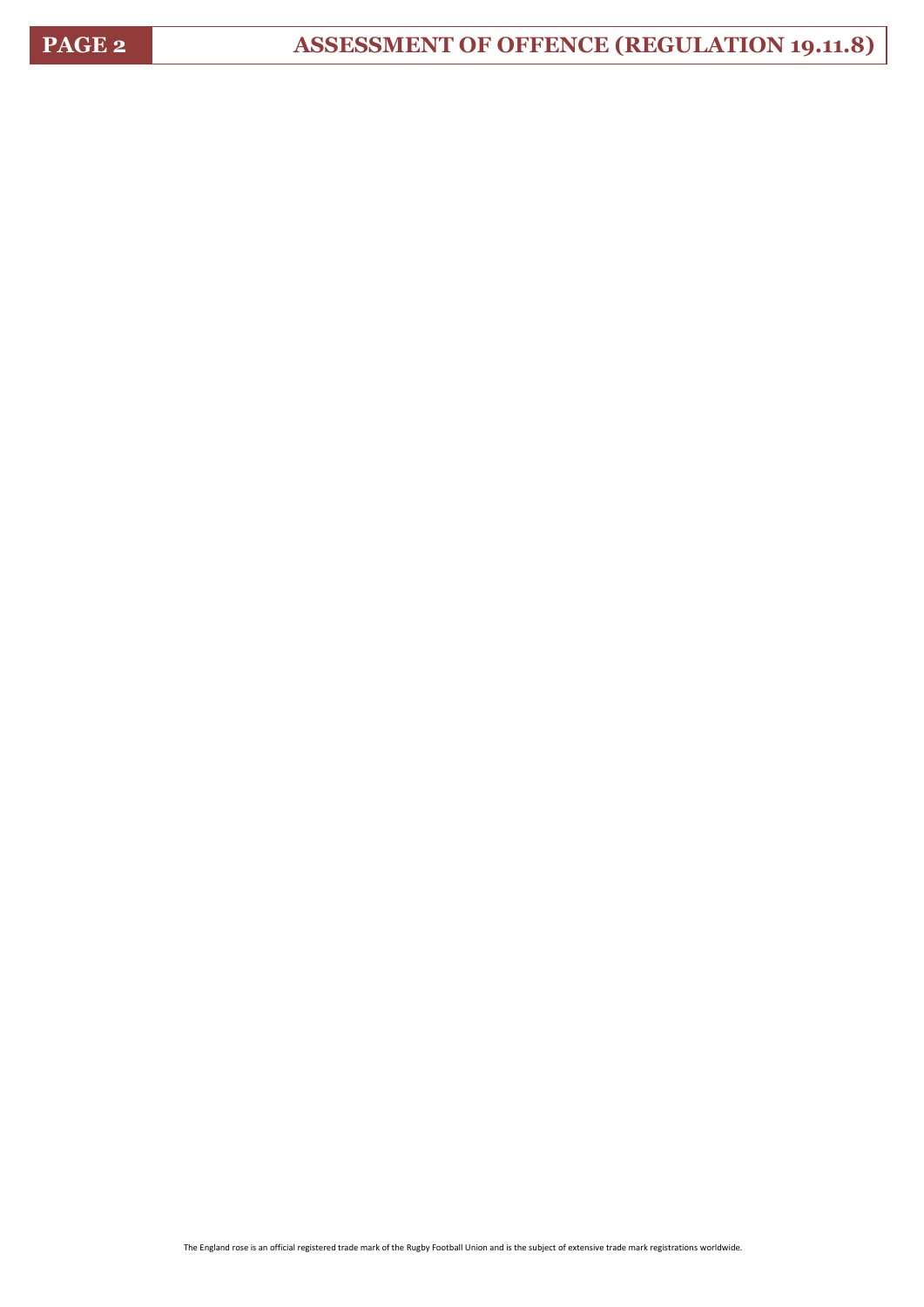### **PAGE 3 REASONS FOR ENTRY POINT**

Click here to enter text.

The Panel found the offending to be more serious than Low End given:

- 1) The threat was one of physical violence.
- 2) That threat was directed at the Referee personally.
- 3) The threat of physical violence was delivered in very close physical proximity to the Referee, close enough that the Referee felt the Player's saliva and had to issue the red card to the side of his body. The Player was within one person's width to the Referee at his closest point.
- 4) The threat was delivered by shouting.
- 5) The act of getting into the Referee's personal space was of itself threatening.
- 6) The Player was so out of control he had to be held back by others.
- 7) The Player was part of a group of players of the same team directing abusive and/or threatening behaviour at the same Referee.

The Panel had in mind that the threat was spoken only once and this was a brief event in the context of frustration at another player's actions, but that did not counter balance the features identified immediately above.

## **AGGRAVATING FACTORS (REGULATION 19.11.10)**

Player's status as an offender of the Laws of the game 19.11.10(a)

Need for deterrent 19.11.10(b)

N/A

Any other off-field aggravating factors 19.11.10(c)

 $\overline{0}$ 

N/A

Number added on:  $\begin{vmatrix} 0 & 1 \end{vmatrix}$  **NOTE: AGGRAVATING IN MATCHES FOR AGE GRADE ONLY**